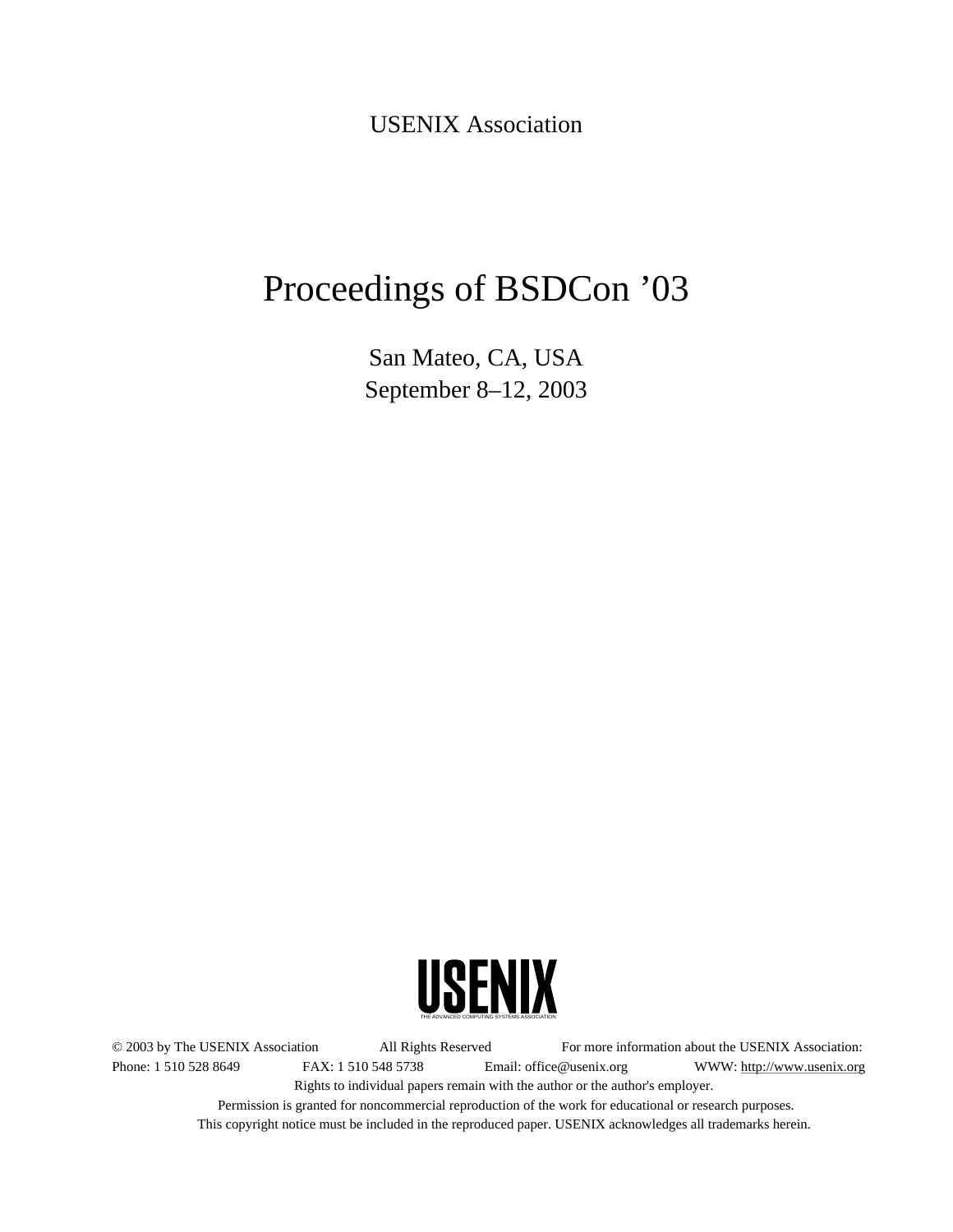# **GBDE - GEOM Based Disk Encryption**

*Poul-Henning Kamp The FreeBSD Project phk@FreeBSD.org*

#### **Abstract**

The ever increasing mobility of computers has made protection of data on digital storage media an important requirement in a number of applications and situations. GBDE is a strong cryptographic facility for denying unauthorised access to data stored on a ''cold'' disk for decades and longer. GBDE operates on the disk(-partition) level allowing any type of file system or database to be protected. A significant focus has been put on the practical aspects in order to make it possible to deploy GBDE in the real world.  $1$ 

# **1. Losing data left and right**

In the last couple of years, gentlemen of the press have repeatedly been able to expose how laptop computers containing highly sensitive or very valuable information have been lost to carelessness, theft and in some cases espionage. [THEREG]

The scope of the problem is very hard to gauge, since it is not a subject which the involved persons and, in particular, institutions are at all keen on having exposed. However, a few data points have been uncovered, revealing that the U.S. Federal Bureau of Investigation loses, on average, one laptop every three days. [DOJ0227]

When a computer is lost, stolen or misplaced, it is very often the case that the computer hardware represents a value which is insignificant compared to the value of the disk contents. More often than not, the only reason the press heard about it was that the material on the disk was ''hot'' enough to make the loss of control rattle people at government level.

While it is easy to blame these incidents on ''user error'', as is generally done, doing so makes it a very hard problem to fix. Human nature being what it is, seems to remain just that.

In the absence of technical counter measures, administrative measures have been applied, generally with abysmal results. In one case, a bureaucracy has handled the problem according to what could easily be mistaken for the plot from a classic Buster Keaton movie:

First a laptop was forgotten and lost in a taxi-cab. New policy: always drive your own car if you bring your laptop. Then a car was stolen, including the laptop in the trunk. New policy: always bring your laptop with you. The next laptop was stolen from a pub while the owner was bowing to the pressures of nature. New policy: employees are not to carry their own laptops outside the office at any time. Laptops will be transported from and to the employees home address by the agency security force and will be chained and locked to a ring in the wall installed by the company janitors. All requests must be filed 3 days in advance on form ##-#. [PRIV]

## **2. Protecting disk contents**

Protecting the contents of a computer's disk can in practice be done in two ways: by physically securing the disk or by encrypting its contents.

Physical protection is increasingly impossible to implement. It used to be that disk drives could only be moved by forklift, but these days a gigabyte disk is the size, but not quite yet the thickness, of a postage stamp. While computers can be tied down with wires and bars can be put in front of windows, such measures are generally not acceptable, or at least not judged economically justified in any but the most sensitive operations.

That leaves encryption of the disk contents as the only practical and viable mode of protection, and both the practicality and the viability has been somewhat in doubt.

Until recently, nearly all aspects of cryptography were a highly political issue, this has eased a lot in the last couple of years and there now ''only'' remain a number

<sup>&</sup>lt;sup>1</sup> This software was developed for the FreeBSD Project by Poul-Henning Kamp and NAI Labs, the Security Research Division of Network Associates, Inc. under DARPA/SPAWAR contract N66001-01-C-8035 (''CBOSS''), as part of the DARPA CHATS research program.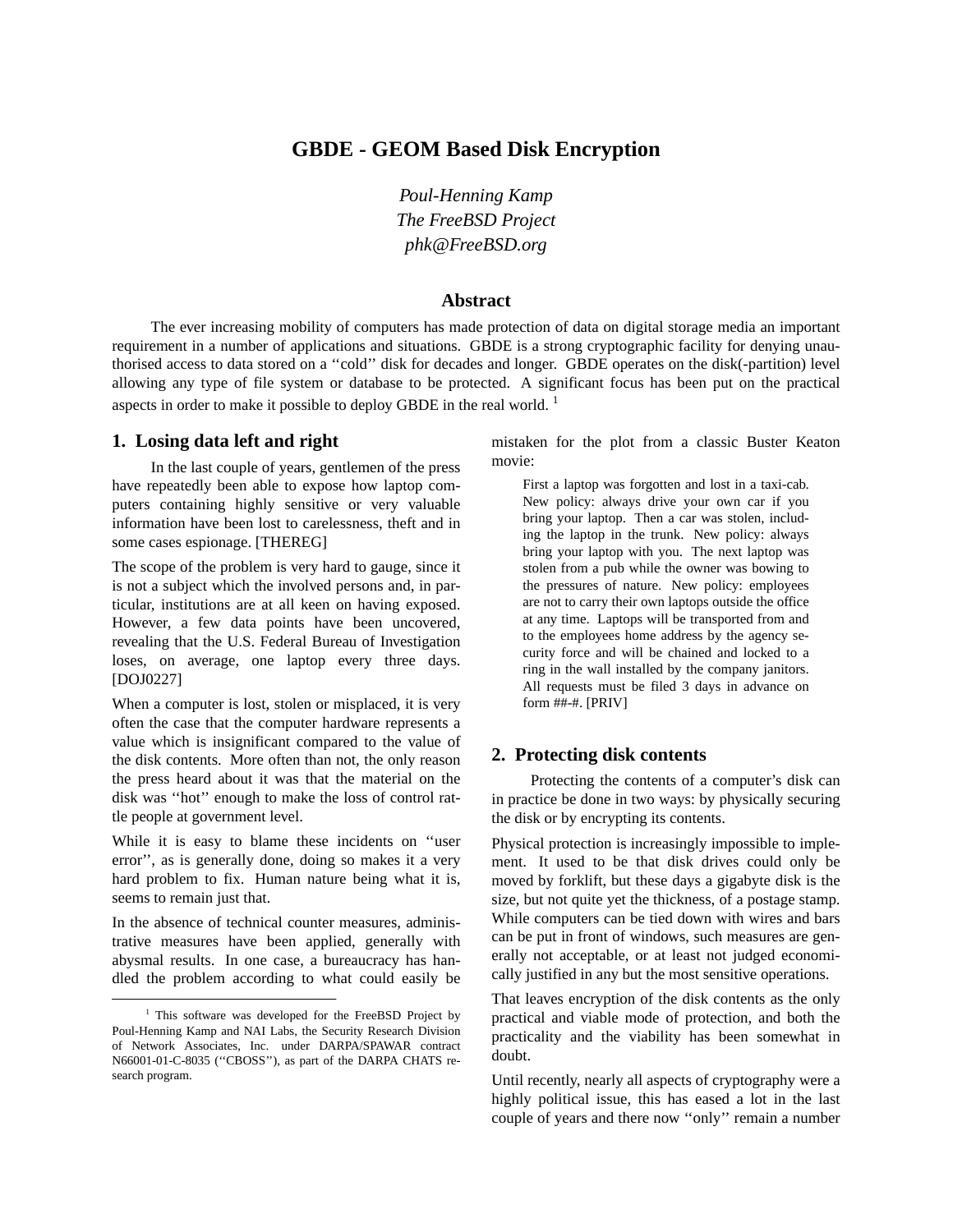of rather fundamental questions in the area of law enforcement and human rights, which are still unsettled.

With the political issues mostly out of the way, the next roadblock is practical: While use of cryptography can never be entirely transparent, the overhead and workload it brings must be reasonable.

# **2.1. Application level encryption**

Encryption at the application level has been available for a number of years, primarily in the form of the PGP [PGP] program. This is about as intrusive and demanding as things can get: the user is explicitly responsible for doing both encryption and decryption and must enter the pass-phrase for every operation. <sup>2</sup>

Apart from the inconvenience of this extra workload, many organisations would trust their users neither to get this right nor even to want to get it right. From an institutional point of view it is important that cryptographic data protection can be made mandatory.

#### **2.2. Filesystem level encryption**

Encryption at the file system level is a tried and acknowledged method of providing protection, but it suffers from a number of drawbacks, mainly because no mainstream file systems offer encryption.

Encrypting file systems are speciality items, which means increased cost and system administration problems of all sorts.

And since practically all operating systems use their own file system format, cross platform fully functional file systems are very rare. This means that a typical organisation will have to operate with a handful of different methods of encryption, which translates to system administration overhead, user confusion and extra effort to pass security and ISO9000 audits.

A secondary, but increasingly important issue is that data which are stored in databases on raw disk, operating system paging areas and other such data are not protected by a cryptographic file system. To protect these would mean adding yet another set of encryption methods, which leads to a situation which is very hard to handle practically and administratively.

Finally, file systems have a complex programming interface to the operating system, which traditionally has been subject to both version skew and compatibility problems.

# **2.3. Disk level encryption**

Encryption at the disk level can protect all data, no matter how they are stored, file system, database or otherwise.

To a user, encryption at the disk level would require authentication before the computer can be used, everything functioning transparently thereafter, with all disk content automatically protected.

Given that the programming interface for a disk device is very simple and practically identical between operating systems, there are no technical reasons why the same implementation could not be used across several operating systems.

All in all this is a close to ideal solution from an operational point of view.

There are significant implementation issues however. In difference from the higher levels, encryption at the disk level has no way of knowing a priori which sectors contain data and which sectors do not; neither is knowledge available about access patterns or relationships between individual sectors.

Where application level or file system based encryption schemes can key each file individually, a disk based encryption must key each and every sector individually, even if it is not currently used to hold data.

It has been argued that the encryption ideally should happen in the disk-drive, and while there are steps in this direction, they do unfortunately seem to have been made for the wrong reasons by the wrong people [CPRM], and have consequently not gained acceptance.

Provided the owner of the computer remains in control of the encryption, I see no reason why encryption in the disk drives should not gain acceptance in the future.

#### **3. Why this is not quite simple**

Several implementations have been produced which implement a disk encryption feature by running the user provided passphrase through a good quality one-way hash function and used the output as a key to encrypt all the sectors using a standard block cipher in CBC mode. A per sector IV for the encryption is typically derived from the passphrase and sector address using a one-way hash function. Two typical examples are [CGD] and [LOOPAES].

Unfortunately this approach suffers from a number of significant drawbacks, both in terms of cryptographic

<sup>&</sup>lt;sup>2</sup> Interestingly, this is so impractical in real world use that various applications with PGP support resort to caching the pass-phrase at the application level, thereby weakening the protection a fair bit.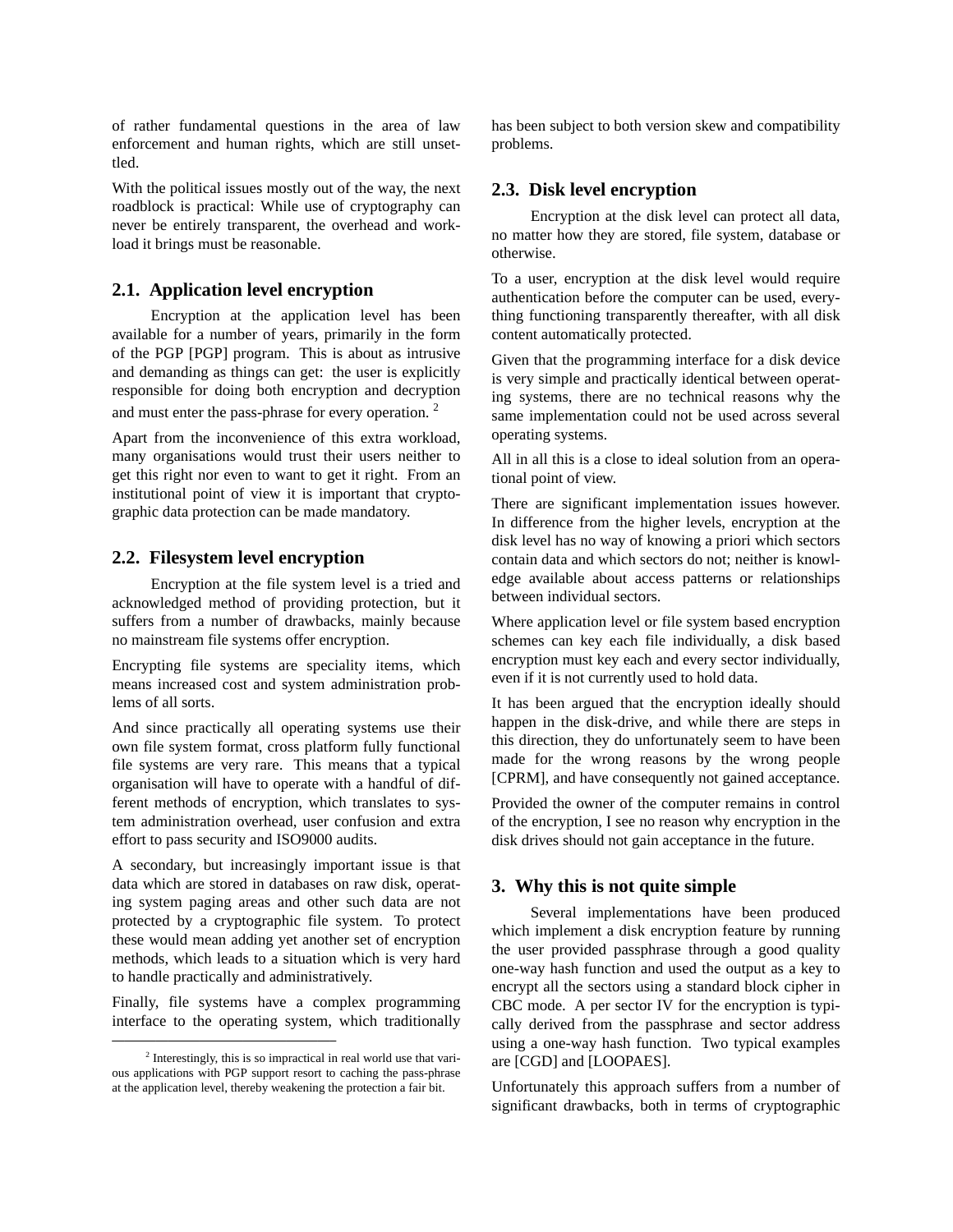strength and deployability.

For data to stay protected for decades or even lifetimes, sufficient margin must exist not only for technological advances in brute force technology, but also for theoretical advances in cryptoanalytical attacks on the algorithms used.

Protecting a modern disk, typically having a few hundred millions of sectors, with the same single 128 or 256 bits of key material offers an incredibly large amount of data for statistical, differential or probabilistic attacks in the future.

Worse, because the sectors contain file system or database data and meta data which are optimised for speed, the plaintext sector data typically have both a high degree of structure and a high predictability, offering ample opportunities for statistical and known plaintext attacks.

This author would certainly not trust data so protected to be kept secret for more than maybe five or ten years against a determined attacker.

But far more damning to this method is that there can only be one single passphrase for the disk. This effectively rules out the ability for an organisation to implement any kind of per-user or multilevel key management scheme: the only possible scheme is ''one key per disk''.

Add to this that to change the passphrase the entire disk would have to be decrypted and re-encrypted, and we have a model which may work in theory, and can be made to work in practice for a determined individual, but which would fast become an operational liability for any organisation.

## **4. Designing GBDE**

The initial design phase of GBDE focused on determining a set of features which would make it both possible and practical for people and organisations to deploy GBDE in routine use.

The first decision has already been described and argued for: Encryption must happen at the sector or "raw disk" level, in order to be comprehensive, universal and portable.

The second decision was dictated by the fact that all security policies we have ever seen, contain a rule which says ''passwords must be changed every N {days,weeks,months}''. This is sound thinking, and GBDE should support it. While changing the passphrase does not necessarily have to be instantaneous, decrypting and re-encrypting an entire disk would likely take more than a day with currently available hardware, and is consequently out of the question.

The third design criterion came from the fact that people forget passphrases, and while loosing the entire content of the disk as punishment could be seen as a large-calibered educational device, it is not acceptable from a real world perspective: there must be some kind of multiple access paths.

Given that GBDE is open source software, there is little more than symbolic value in a hierarchical set of passphrases: changing the source code to bypass the hierarchy cannot trivially be prevented. It is also not clear what the hierarchy would control in the first place. Since all sectors are treated the same, it cannot be used to implement hierarchical access levels, and implementing a hierarchy which only affects the key hierarchy would be silly. It was therefore decided that GBDE would support a number of parallel key paths, and four was chosen as the default number which can be changed at compile time.

The fifth usability criterion was that GBDE should be able to use any byte string as passphrase, and not be limited to NUL terminated text strings. In many settings, the necessary key strength cannot be derived from a keyboard entered text string, and therefore it should be possible to use storage devices like USBkeys or smart cards to contain or contribute to the passphrase.

The final usability criterion was that GBDE should offer the best possible protection also for the user. This might require some explanation:

## **4.1. Protecting the user**

The weakest link in any cryptographic deployment is almost always the users and their handling of key material.

As an example of this, most banks use two-man procedures to protect their vaults. Not because this prevents their employees from embezzling money—there are plenty of ways they can do that — but because it protects the employee from being a weak link which could be broken by means of physical violence, blackmail or hostage taking.

These kinds of situations mandate that analysis treat the user as a component, something which have become routine by now.

Unfortunately it is still a relatively common mistake to either leave the attacker out of the analysis, or to assume a very weak or even stupid attacker.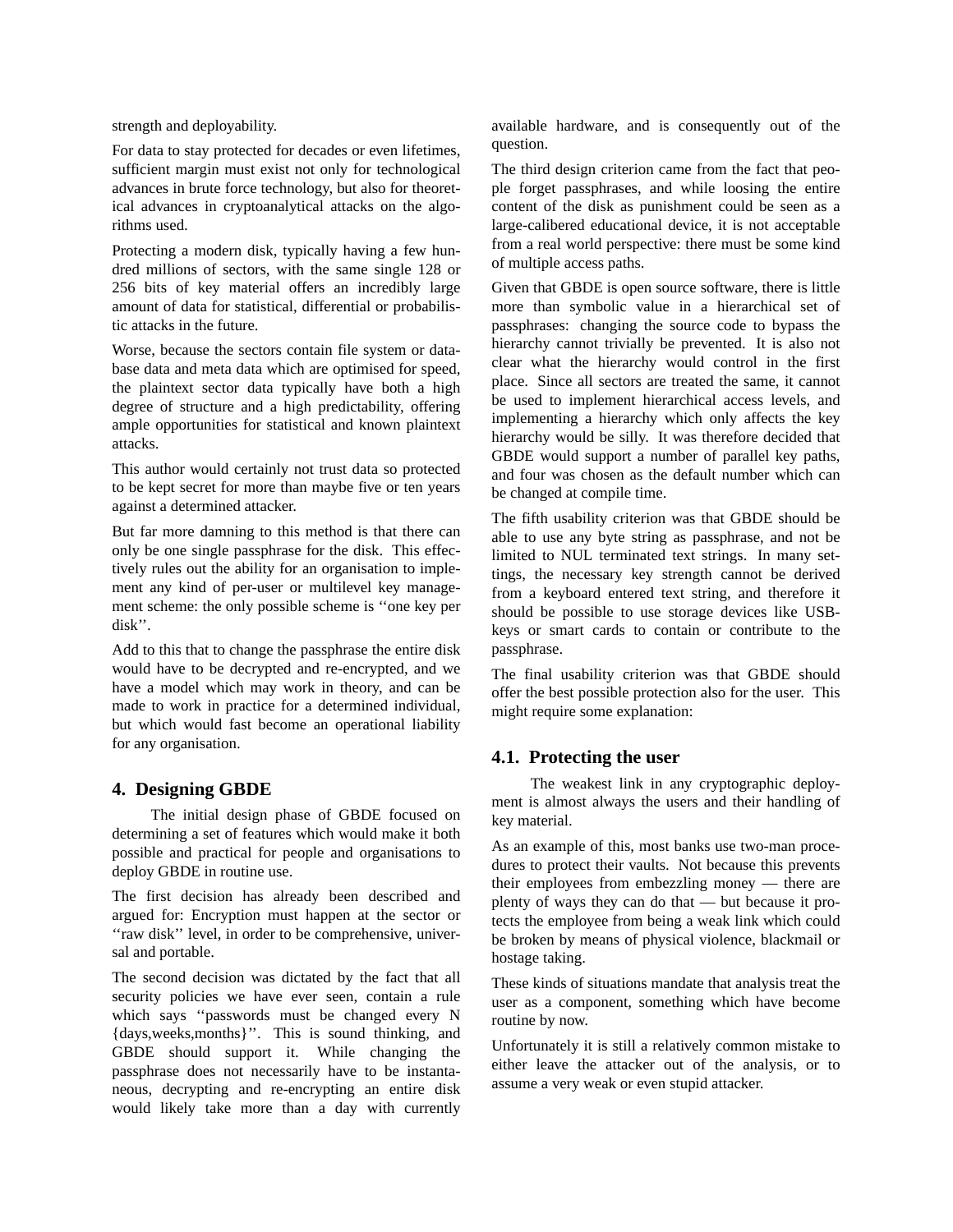An example of this, is the ''The Steganographic File System'' [STEGFS], which provides a facility where a hierarchy of passphrases protect data at different levels.

The argumentation more or less goes ''protect a couple of unimportant files at the lowest level, and your important files at higher levels. When captured, give them the lowest level key and deny that any more keys exist.''

If we include the attacker in the analysis, she will soon know that the facility used is STEGFS, and consequently that multiple levels of keys are not only a possibility but to be expected: Why else would people use STEGFS in the first place ?

A user caught with a STEGFS encrypted set of data, will therefore likely be subject to pressure to release keys until the attacker is satisfied that there are no more keys. If the attacker is the police, this can now land the user in jail for up to five years in certain countries.

But even worse: if the attacker has her own ideas of what is to be found in the protected data, for instance information on weapons of mass destruction, but no such information is on the protected set, there is no way the user can ''get off the hook'' and prove his innocence: STEGFS provides no way of proving the nonexistence of any further keys.

If one studies the evidence of a real-world scenario: the plight of the junior CIA operative resident and later hostage at the Tehran embassy [IRAN], a couple of interesting insights emerge.

Very often, the user will have a tiny window in time during which it may be possible to manually activate data destruction mechanisms, or alternatively, be able to out-wait a specific timeout after which automatic mechanisms will have destroyed the data if they are not rearmed correctly.

For such a feature to offer the user effective protection it must provide a tangible feedback to the attacker that the user has destroyed the data, and can not bring it back. Effective feedback has been smoking piles of ash, but not, as related in the narrative from Tehran, piles of shredded documents.

The final GBDE design criterion was therefore that GBDE should be able to rapidly destroy key material in such a way that it can be proven that there is no hope to recover the data short of very expensive brute force methods.

## **5. What GBDE does not do**

With any cryptographic facility, it is as important to know what it does as what it does not, this section will describe a couple of major issues which GBDE leaves to the user to solve.

#### **5.1. Key management**

It has been said that there is only one really hard problem in cryptography: the problem of key management. GBDE does not try to address that.

In all of the following we will assume that the passphrases and other key material have been handled in a sensible manner, fitting the importance of the data they are used to protect. If you put a yellow sticky note with the passphrase on a disk, no amount of cryptographic code will offer any protection.

# **5.2. No protection for ''hot'' disks**

GBDE is only designed to protect data on a ''cold disk''. A cold disk is defined as a disk disassociated from the keys which provide access to the disk.<sup>3</sup>

If the GBDE protected device has been ''attached'' on a running system, parts of the key material will be present in memory and therefore GBDE's cryptographic protection is no stronger than the protection the operating system gives to those data.

If the protected device is not ''attached'', there is no key-material present in RAM and the disk is fully protected by GBDE.

A disk on a shelf or in a courier bag is obviously also a cold disk.

It is important to note that disks in laptop computers which are only ''suspended'' can not be be considered cold if they are attached in the kernel, because the key material is present in RAM or possibly in the ''suspend to disk'' partition on the disk. <sup>4</sup>

While most computers offer facilities for password protection when leaving suspend mode, it should be noted that modern hardware facilities may contain wide open back doors around that protection.

For instance, FireWire/IEEE1394 capable devices are mandated to have have built in "OHCI" facilities which allow direct access to the entire memory space without the CPU being involved or aware of this. We

<sup>3</sup> Under carefully controlled circumstances GBDE can also be used as a component to build protection for ''hot disks''; that is discusse later.

<sup>&</sup>lt;sup>4</sup> Interestingly, if GBDE was implemented in the disk drive and the BIOS handled the pass-phrase entry, the suspend-to-disk partition would also be protected.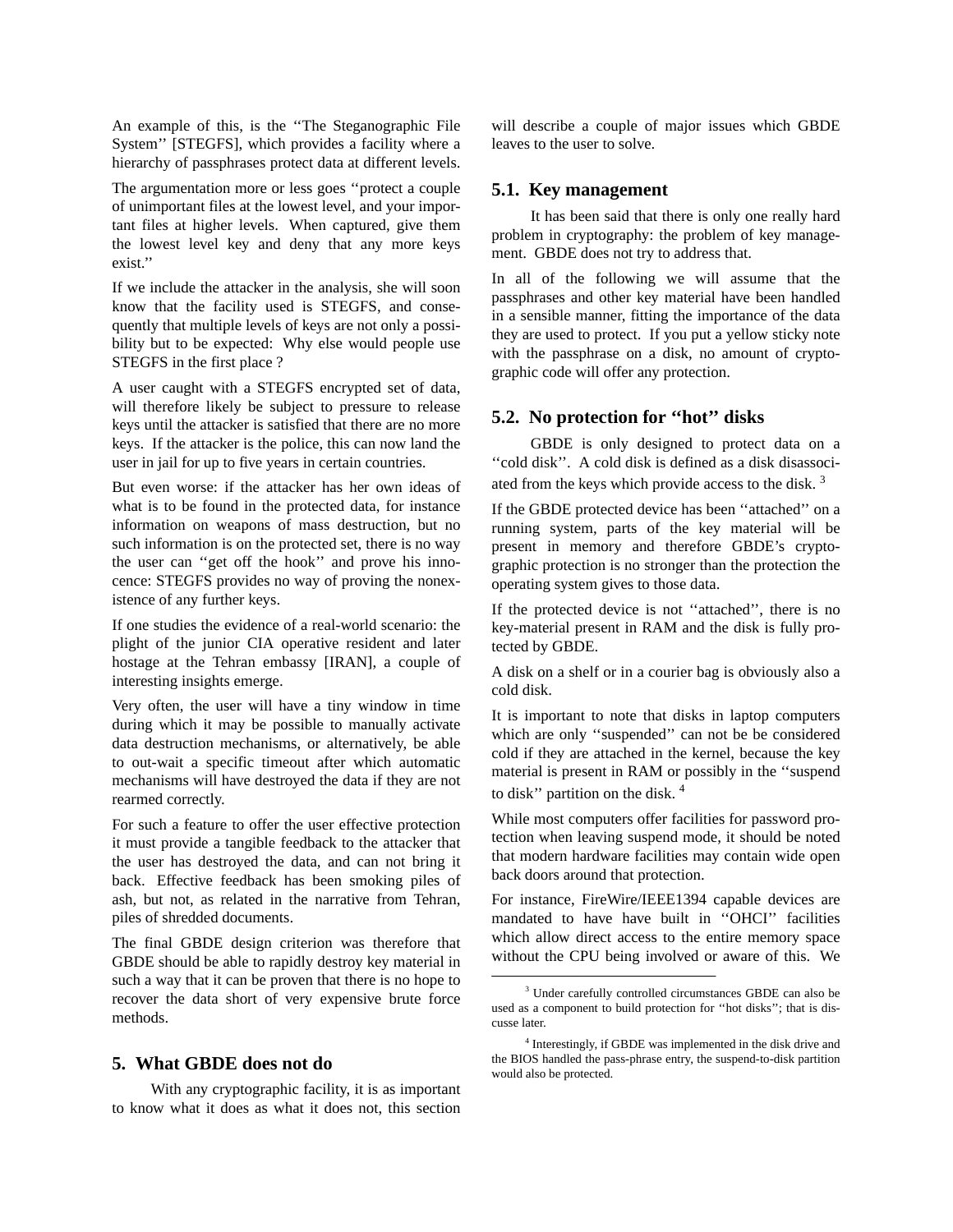estimate that using this method it would be possible to undetectably grab a snapshot of all RAM on a typical notebook computer in a few minutes. A great tool for debugging, a nightmare tool for security.

# **6. Cryptographic design**

The usability requirements produces the overall layout of the GBDE cryptographic design which the cryptographic design must respect: A passphrase gives access to a copy of the master-key material, which again gives access to the protected sector contents.

From a cryptographic point of view, the requirements are very simple: make it as strong as possible using as few resources as possible.

While we currently have great faith in algorithms like the Rijndael/AES, and it is generally accepted that 128bit symmetric keys offer practically impenetrable security, the history of the cryptography has shown that significant weaknesses take long time to uncover.

Since the aim is that GBDE be able to protect a cold disk for a decade or more, it would be unwise to rely on our current understanding of the subject and the algorithms to remain unchallenged for the lifetime of the data.

A number of defensive measures have therefore been been included in the design criteria, in order to put sufficient margin into the cryptographic strength of GBDE.

The first criterion is that plaintext sector data should be encrypted with one-time-use (pseudo-)random keys. This measure, while relatively expensive, effectively stops differential plain-text attacks.

This forces yet a design decision since the PRN sectorkeys obviously must be encrypted and stored on the disk with the encrypted plain-text. The second criterion is that these sector-keys are encrypted with a per sector "key-key" derived from only a fraction of a very large master key.

By only allowing a fraction of the master-key into the calculation, a penetration which manages to find the key-key for a given sector will not expose the master key, and since the sector key which the key-key encrypts is (pseudo-)random, no differential leverage exists at this level either.

The third cryptographic criterion was that a remapping of sectors should happen, so that the location of a particular plain-text sector on the encrypted volume is not predictable. Many file systems have well defined and easily predictable ''super blocks'' and allocation bitmaps which have well defined sector addresses. By mapping the locations on the disk, these sectors offer no leverage for attacks, until their encrypted location has been found by some other means.

The final cryptographic criterion was to use only standard cryptographic algorithms in good standing: Rijndael/AES as block cipher, RSA2/512 as strong one way hash and MD5 as ''bit blender''.

# **7. The GBDE algorithm**

As can be seen from the above, the *a priori* requirements have closely circumscribed the solution space for GBDE, and the algorithms four steps follows more or less directly from the design.

#### **7.1. From passphrase to master key**

It is generally accepted that a passphrase consisting of one or more sentences in a human language only contain about one bit of effective entropy per character, and obviously they are variable length. Therefore the passphrase is passed through the SHA2/512 one-way hash algorithm. This transforms the variable length passphrase to 512 bits which contain as much as possible of the entropy in the passphrase.

These 512 bits, called ''the key material'', are used to locate and decrypt the so called ''lock sector'' which contains the master-key and various parameters.

A compile time constant, sets the number of lock sector copies supported, the default number is four. These copies are located in four sectors chosen randomly at the time when the device is initialised for GBDE usage.

The first 128 bits of the key material are used to decrypt the sector offset of the encrypted and encoded lock sector. The encrypted version of this offset can either be stored in the first sector of the device or outside the device in a file.

Once read from disk, the next 256 bits of the key material is used to decrypt the encoded lock sector using AES/CBC/256.

The final 128 bits of the key material define the order in which the fields of the lock sector are encoded. Numeric fields are encoded in little-endian byte order so that the on-disk format is portable between different architectures. Once decoded, one of the fields offer a MD5 hash checksum which can be used to prove that this is actually a valid lock sector.

#### **7.2. Sector mapping**

It follows from the above that a number of transformations are necessary on the sector location, in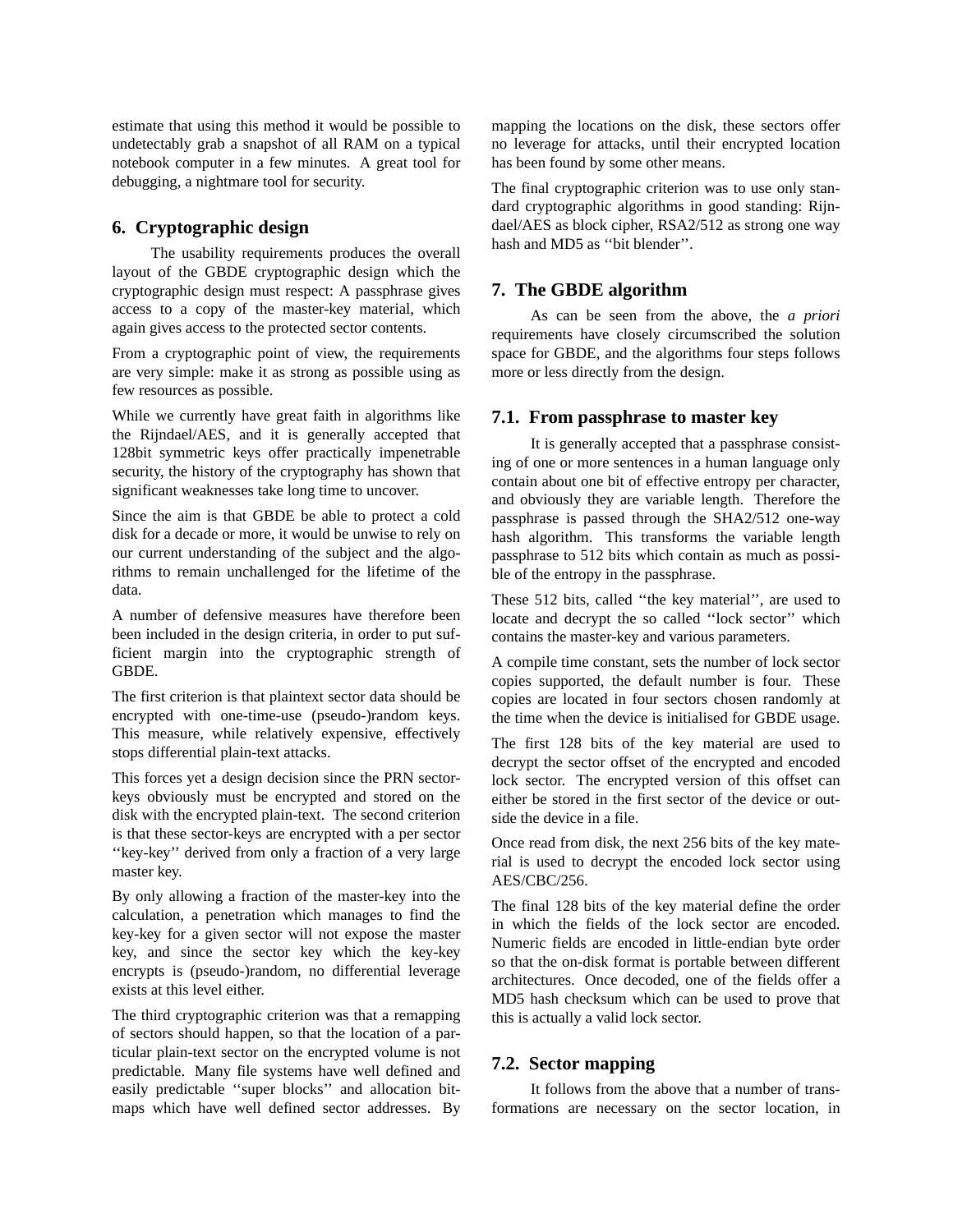addition to the cryptographic transformation of the sector contents.

The first transformation, splits the plain-text sectors into a number of zones. The size of a zone is chosen so that one sector exactly contains the encrypted sector keys for all the payload sectors in the zone. With a sector size of 512 bytes and a sector key size of 128 bits, the results in a zone size of

$$
\frac{512bytes/sector * 8bits/byte}{128bits} = 32 sectors
$$

The extra sector with the encrypted sector keys is appended after the last of the 32 data sectors, making the zone 33 sectors long in the encrypted image.

It should be noted that the sector size for the encrypted device and consequently the zone size is a parameter set at device initialisation time.

The second transformation is a rotation by an integral number of sectors. The number is randomly chosen at device initialisation time and recorded in a field in the lock sector. This step addresses the design requirement that the location of the encrypted sector should not be trivial to determine.

The third transformation inserts the four lock sectors into their locations. The locations of these are chosen at random at device initialisation time, and stored in fields in the lock sector. It follows quite obviously from this, that each lock sector must contain information about the location of all lock sectors, in order to map around them.

Finally an offset is added which determines where the encrypted image starts in the underlying device.



The offset mapping serves two purposes, it allows the first sector of the underlying device to be reserved to contain the encrypted locations of the lock sectors, but it also allows the administrator to use only a part of the underlying device for GBDE encrypted data.

# **7.3. Plausible denial**

This could be used to implement ''plausible denial'' by embedding the GBDE partition inside some data which credibly can be claimed to be something else. Since high entropy data are rare in the wild, special care is needed to build a convincing cover story to explain the existence of otherwise unexplained random looking bits.

Most computers today come pre taxed with a Microsoft operating system, and this could be used for the cover story: Flush all free space in the Windows partition with random bits, locate a long stretch of free space in the partition and use that to contain the GBDE encrypted data. If no other evidence betrays the existence of the GBDE partition, it should be possible to deny its existence.

A truly paranoid setup would leave the computer configured to boot the Windows system by default, and locate the GBDE data in such a way that it would be destroyed by the act of doing so.

## **7.4. ''Key-key'' derivation**

For each sector to be processed, we need to derive the key-key which the sector key is encrypted with. For this purpose the lock sector contains two fields, the ''salt'' which is a 128 bit (pseudo-)random number, and the master key which is a 2048 bit (pseudo-)random number. Both of these are generated when the device is initialised for GBDE usage and not subsequently changed.

In order to make the format architecture invariant, the the sector address is encoded as a little-endian 64 bit integer

$$
sect = LE64 (sector address)
$$

and then, surrounded by the salt, run through the MD5 algorithm which acts as a ''bit-blender''. The salt is necessary to prevent pre-computation of a dictionary of all possibly sector addresses as an attack vector.

$$
index[16] = MD5(salt[0...7] + sect + salt[8...15])
$$

The resulting 16 bytes of index are used to ''cherrypick'' 16 bytes from the master key, which are run through MD5 with the sector address inserted in the middle: 5

<sup>&</sup>lt;sup>5</sup> In both cases the encoded sector address were put in the middle of the MD5 input data only for reasons of symmetry, cryptographically it makes no difference.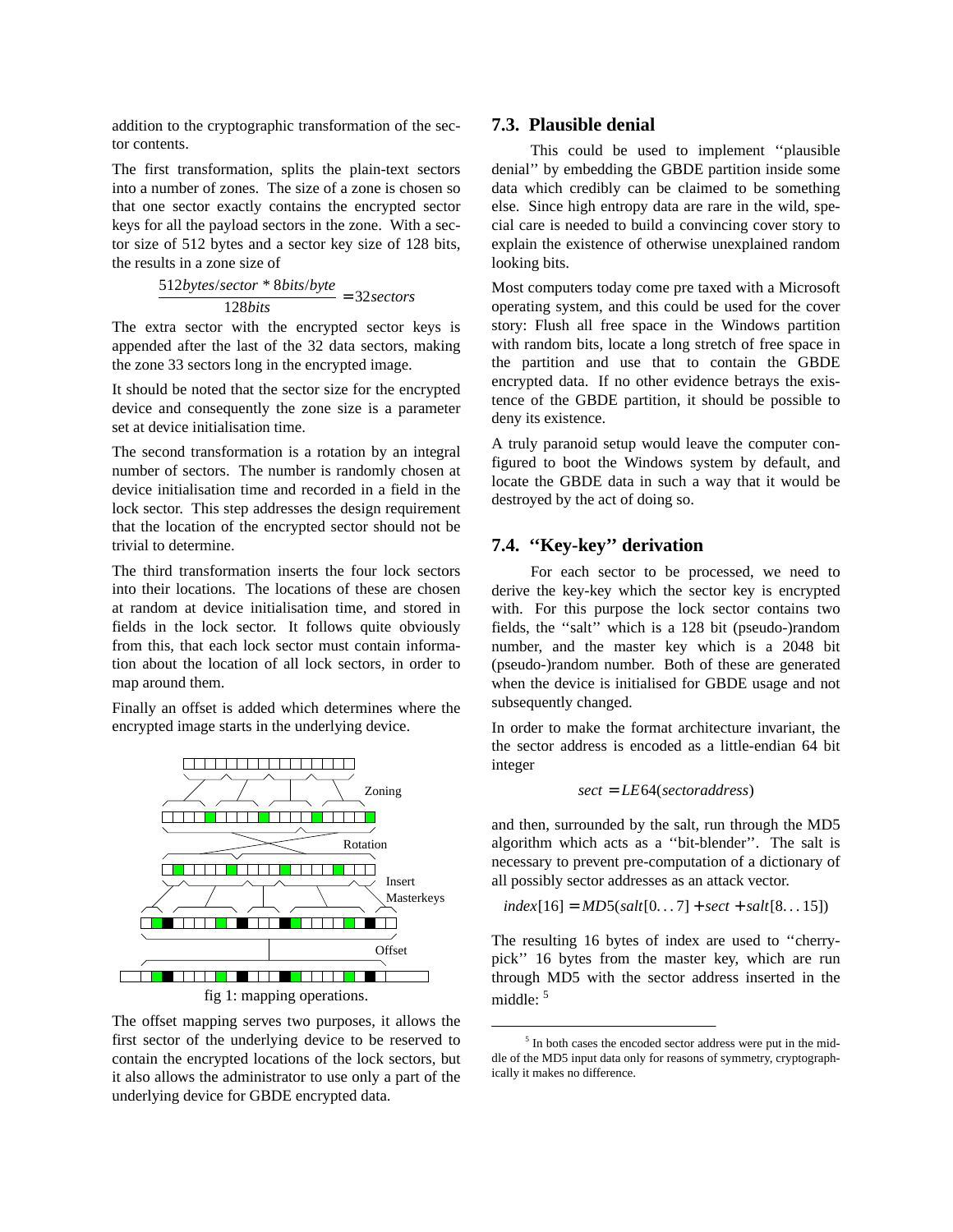```
keykey = MD5(
masterkey[index[0]] + ... + masterkey[index[7]] +
sect +
masterkey[index[8]] + ... + masterkey[index[15]])
```
Some research have cast doubt about the cryptographic qualities of the MD5 algorithm [RSAMD5]. The questionable property, how hard it is to generate collisions, is of no concern here: MD5 is merely used as a ''bit blender'' and unlike when MD5 is used for authentication purposes, there is no value to the attacker in producing a collision with a different input.

# **7.5. Sector data encryption**

To encrypt and write a sector of plain-text data, the key-key is derived as above, and the sector containing the encrypted sector keys is read into memory.



fig 2: write operation

A new sector key is generated with the standard (P)RNG facilities in the kernel and the sector data encrypted using AES/CBC/128.

The sector key is encrypted with AES/CBC/128 using the key-key and inserted at the correct place in the key sector.

Both the key sector and the encrypted data sector are written to disk after which the temporary storage is cleared and the transaction is complete.

To read and decrypt a sector, the key sector and the encrypted sector are read into memory, the key-key generated and the sector key decrypted with it. The sector key is used to decrypt the encrypted sector data, the temporary buffers erased and the transaction completed.

Since the sector data is encrypted with a (pseudo-)random key, there is no need to use any particular initialisation vector for the encryption process and therefore a constant IV of zero bits is used  $6$ .

# **7.6. Performance optimisations**

If implemented strictly according to the above description, GBDE would take a drastic performance hit because all I/O requests, no matter their size would explode into two requests per sector on the underlying device for each sector in the request. Even with the caches built into modern disk drives, this would lead to a drastic performance hit.

Instead the request is split into a number of ''work packets'' which are characterised by the fact that all data sectors in the work packet are consecutively laid out on the device, this also implies that they are in the same zone and therefore need the same key sector.

Furthermore to avoid re-reading a key sector which has just been written to disk, a small cache is used to keep copies of the encrypted key sectors which have recently been used. The size of the cache grows linearly with usage of key sectors, and decays with 10% every second <sup>7</sup>

Furthermore, the logical sector size of the encrypted device can be set to a power of two multiple of the underlying devices sector size. Using larger sectors means fewer keys, larger zones and consequently larger work packets.

For paging spaces, the VM page size should be used as logical sector size, for file systems the smallest allocation unit should be used. For UFS/FFS this is the so called fragment size, and it is typically 2048 bytes.

In retrospect zero bits were a bad choice since any sector on the encrypted device which contains all zero bits show up as a distinct signature on the encrypted side. This does not introduce a vulnerability inside the design envelope, but it will nonetheless be addressed in the next revision of GBDE since a fix will not affect the installed user base.

<sup>&</sup>lt;sup>7</sup> It is not possible to use the regular kernel buffer cache because GBDE operates below the SPECFS layer. Furthermore the buffer cache offers no means to clear the buffers contents before it is recycled.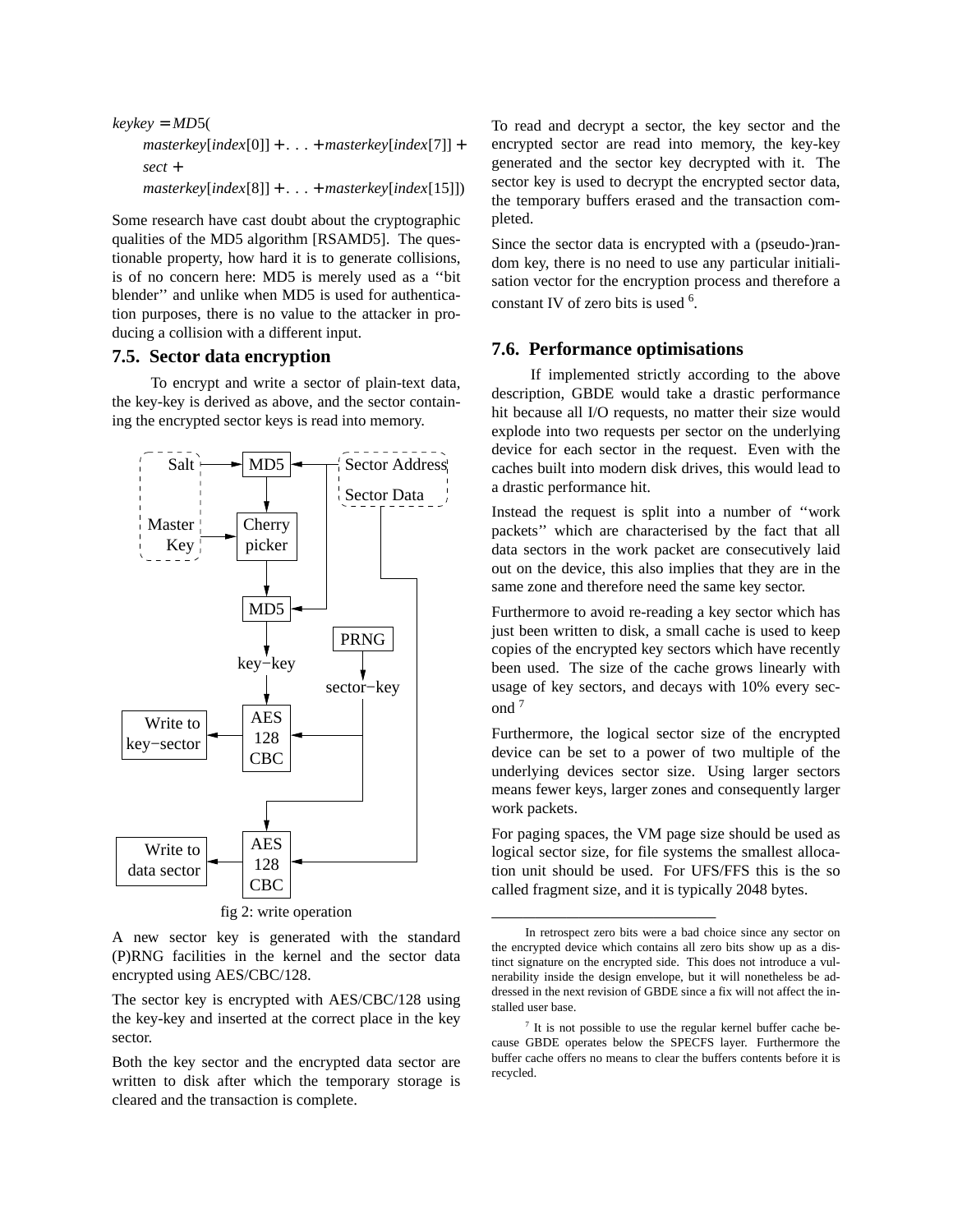#### **8. Administrative operations**

In order to use a device with GBDE it must be initialised first. The initialisation will generate the contents of one lock sector and encode, encrypt and write it to the device.

While this is technically enough to get started, it is highly recommended that the entire device be filled with (pseudo-)random bits before writing the initial lock sector, since this will prevent an attacker from using the previous possibly less random sector contents to eliminate a large fraction of the sectors from an attack.

Unfortunately, it takes considerable amount of time to generate (pseudo-)random bits for modern sized disk devices, and this process can take hours or even days to complete.

To use a GBDE device, it needs to be ''attached''. This involves presenting the passphrase, and using that locate and decrypt, decode and validate the lock-sector.

The opposite process, detaching the GBDE device is mainly a question of erasing all traces of the lock sector and key sector copies from memory.

Since the location of all lock sectors is recorded in each lock sector, it is possible for any user with a valid passphrase to overwrite any lock sector.

One operation is writing a new lock sector protected by a new passphrase. If done for the lock sector which the user has a passphrase for, this amounts to changing the users passphrase.

Another option is to overwrite the lock sector(s) with zero bits. This disables the passphrase $(s)$ , a condition which GBDE will report specifically on, in order to provide the tangible feedback of destroyed data discussed earlier.

# **9. Attacking GBDE devices**

Given a media containing data protected with GBDE, there are two avenues for attacking the algorithm: From the top, trying to get hold of the masterkey and salt from one of the lock sectors, from the bottom, trying to derive them from decrypted sectors, or by trying to guess the passphrase.

#### **9.1. Top down attack**

The first challenge is to identify which sectors contain what.

There is currently no known algorithms or statistical methods which are able to tell bits produced with AES/CBC/256 and AES/CBC/128 apart, nor is it possible to tell them apart from random bits, so the only way to locate the lock sectors is by doing a brute force search.

If the encrypted location of the lock sectors is available, it may be faster to brute-force the 128 bits which encrypt the location than to search all possible byte offsets on the disk.

Attacking the lock sectors means finding the 256 bit encryption key for the encoded data, and the permutation of the 12 fields in the lock sector.

Given that one of the fields is a MD5 hash which will can be used to test for a hit, the worst case work to brute force the lock sector is therefore somewhere in the neighbourhood of:

$$
W_{AES/CBC/128} \cdot 2^{128} + (W_{AES/CBC/256} + W_{MD5}) \cdot 2^{256}
$$

or

$$
N_{bytes\_on\_device} \cdot (W_{AES/CBC/256} + W_{MD5}) \cdot 2^{256}
$$

or, if the attacker by some other means have located the lock sector:

$$
(W_{AES/CBC/256} + W_{MD5}) \cdot 2^{256}
$$

All of which are practically infinity by todays standards.

#### **9.2. Bottom up attack**

Attacking from the other end, so to speak, we will assume that the attacker either knows the plain text of a number of sectors or is able to recognise it by some algorithm, and let us give him the benefit of knowing all the parameters which goes into the mapping of sectors.

Doing a brute force on one of the sectors yields the sector key which can be used to brute-force the encrypted copy of the sector key, which again yields the key-key for this particular sector.

Having obtained the key-key for one specific sector, the next step is to find the 16 unknown bytes of the 24 bytes input sequence to MD5 which generate this keykey as output. (The middle 8 bytes is the little-endian encoded sector number, which we assume the attacker already knows).

In the worst case, the workload so far is:

$$
2 \cdot W_{AES/CBC/128} \cdot 2^{128} + W_{MDS} \cdot 2^{128}
$$

The attacker now has the value of up to 16 bytes (there may be duplicates) of the 256 bytes in the master key, but he does not know where those 16 values are located in it.

If the attacker brute-forces multiple sectors, he can try to brute-force the 128 bit salt using the known master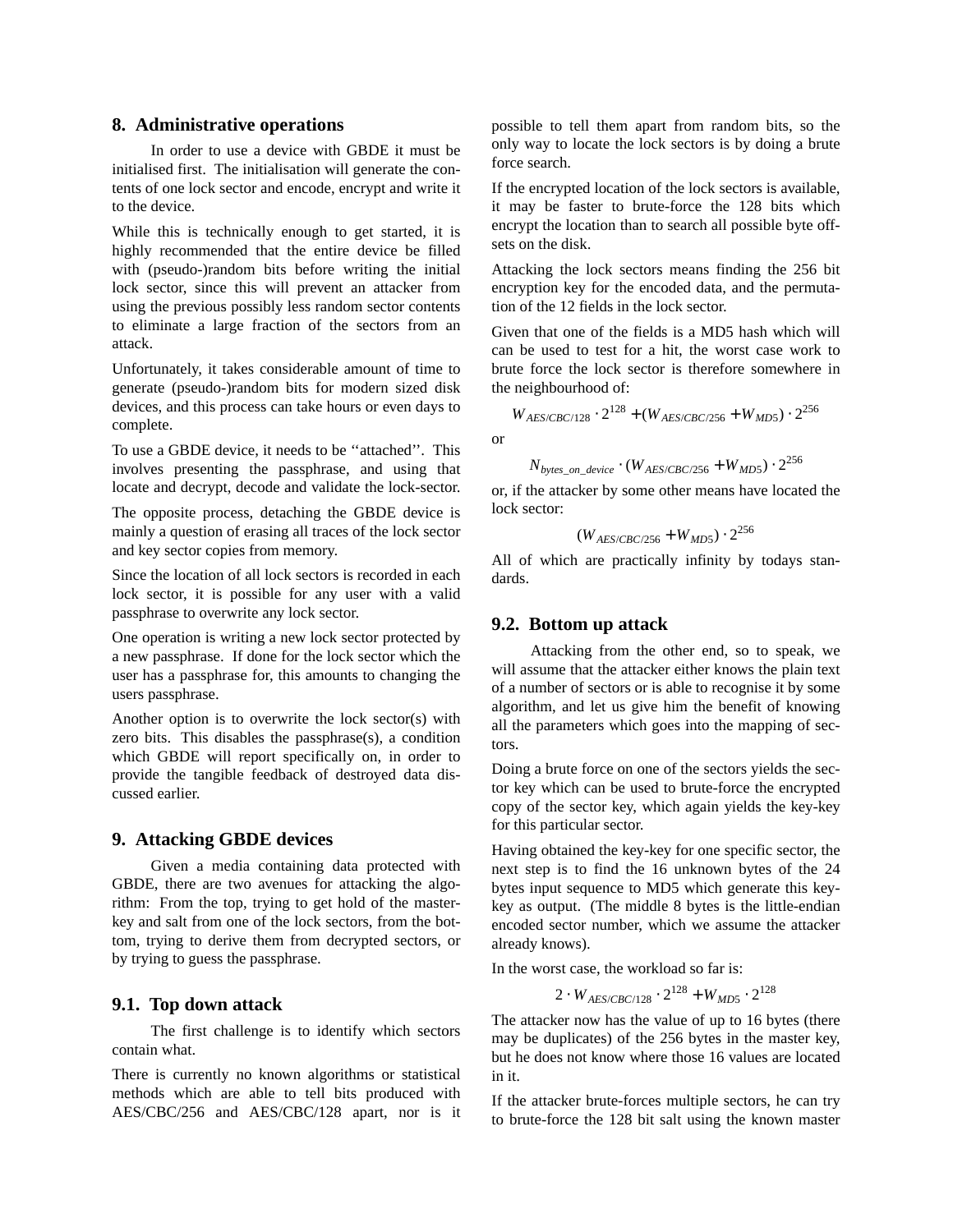key bytes as truth detector. The exact number of sectors he needs to brute force is very hard to predict but let us assume the worst case value of two. The worst case work necessary to do this is:

$$
W_{MD5} \cdot 2^{128}
$$

Knowing the salt the attacker can now predict which bytes in the master-key are involved in the generation of the key-key for each sector on the disk, and may be able to decrypt a number of sectors based on the subset of the master key he knows so far.

To extend his knowledge of the master key he will have to attack more sectors using brute force, but the search space is reduced by the already known bytes of the master-key so each new sector may be obtainable along with a byte of master key by a worst case effort as low as:

$$
2\cdot W_{AES/CBC/128}\cdot 2^8 + 2\cdot W_{MD5}
$$

at which point the door is wide open.

Summing up, the total lowest worst case effort, given known plaintext is in the neighbourhood of

 $2^{129} \cdot W_{AES/CBC/128} + 2^{128} \cdot W_{MD5}$ 

which is also practically infinity by todays standards.

#### **9.3. Attacking the pass-phrase**

As already mentioned, using human language text for pass-phrases yields only about one bit of entropy per word, so a well written 64 bit entropy passphrase could be:

Blow, winds, and crack your cheeks! rage! blow! You cataracts and hurricanoes, spout Till you have drench'd our steeples, drown'd the cocks! You sulphurous and thought-executing fires, Vaunt-couriers to oak-cleaving thunderbolts, Singe my white head! And thou, all-shaking thunder, Smite flat the thick rotundity o' the world! Crack nature's moulds, and germens spill at once, That make ingrateful man! [LEAR]

Given that few actors can deliver that correctly over the lime-lights, we can expect that the average pass-phrases will offer less entropy, and dictionary attacks are consequently not only feasible, but to be expected.

The worst case work required to test one passphrase candidate amounts to:

$$
W_{SHA2/512} + W_{AES/128/CBC} + \\ W_{disk-read} + W_{AES/256/CBC} + W_{MD5}
$$

while the best case work to reject it (because the decrypted location of the lock-sector would be found to be outside the physical media) is only:

 $W_{SHA2/512} + W_{AES/128/CBC}$ 

The LOOP-AES [LOOPAES] facility in Linux offers an ''iteration count'' which adds *N* thousand iterations of AES/256 to the pass-phrase preprocessing path in order to make such an attack more expensive.

With the increasing speeds of hardware and the availability of cryptographic co-processors, protecting a weak pass-phrase for a decade or more in this fashion is neither realistic nor prudent, and GBDE therefore does not implement a similar option.

A better way to frustrate a dictionary attack is to combine the pass-phrase with a high-entropy token, $8$  for instance 1024 bits generated in a suitable random way. This token could be stored on a authentication device or removable storage device such as an USB-key.

#### **10. Known weaknesses**

No armour is impenetrable, and no dragon without a soft spot. Three issues have been identified where GBDE has less than perfect performance.

## **10.1. The static master key**

The fact that the lock-sector contents does not change with a change of passphrase means that once a person has once had access to a device, it is not possible to reliably revoke that access by changing the passphrase: He would be able to restore a copy of the locksector for which he knows the pass-phrase, and thus gain access to the device. All things being equal, this is only marginally more problematic than the fact that the user may also have kept copies of the plain-text data. If this is a real concern, the proper mitigation is to copy the data off the device, reinitialise the GBDE lock sectors, and copy the data back. In the future an ''fast reencrypt'' operation would help make this a less painful procedure.

#### **10.2. Huge appetite for random bits**

Because sector keys are single use (pseudo-)random bits, GBDE can consume up to sixteen PRNG bytes for every 512 byte sector written to the disk, or 32 kilobytes per megabyte of plaintext. It is obviously important that these PRNG bits are high quality and that the source cannot be manipulated or tampered with, in particular when the device is first initialised where the master-key and salt bit-strings are chosen.

 $8$  This principle is often referred to as "something you have  $+$ something you know''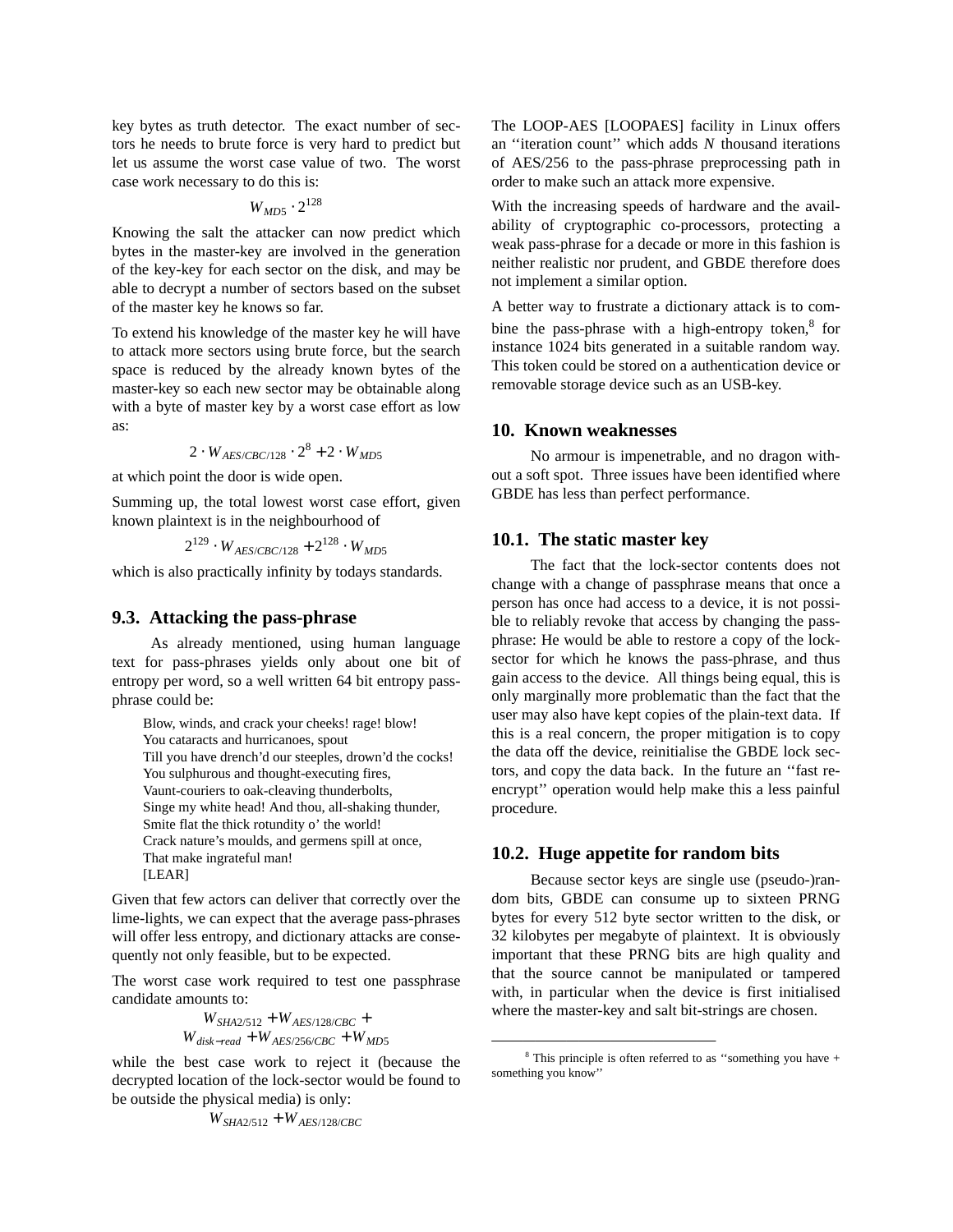If the attacker can predict or manipulate the bits assumed by GBDE to have random properties, attacking the protected data could become trivial.

It follows from this that a PRNG which is not regularly perturbed by outside entropy sources would be a very bad source for GBDE, because it would be possible to predict all future bits once the state of the generator was determined once.

In FreeBSD the kernel random facility is based on the industry standard Yarrow algorithm which uses cryptographic functions to churn out high entropy bits based on entropy collected from hardware sources [YARROW].

#### **10.3. The cleaning lady copy attack**

An attacker in position to make a bit-wise copy a GBDE protected media on a regular basis would be able to gain a head-start on attacking the device by being able to monitor which sectors change and which do not from one snapshot to the next.

Given just a few copies spaced a day apart, an attacker could likely pinpoint the location of the UFS/FFS super blocks because of their strict geometric distances, and the lock sectors may stand out after a longer time period. In the analysis of attacks on cold media, we more or less assumed that the attacker had this headstart, but the full impact of this kind of attack can only be judged for a specific file system or content type.

A log structured file system would probably be harder to unravel this way because data and metadata are all intermingled in sequential write operations.

#### **11. GBDE as a component**

A facility like GBDE is obviously only a component in any real security implementation. The main interface to GBDE as a component is the passphrase and the administrative operations.

## **11.1. Typical laptop deployment**

In an organisation, one possible way to deploy GBDE on laptop computers could be the following:

The laptop is installed with operating system and disk space is set aside for the GBDE partition(s). The security department initialises the GBDE partition with a top-secret company passphrase. The second lock sector is initialised using a passphrase which the branch-office manager has access to, and the third lock sector is initialise with a new passphrase which the user is given access to.

To further improve security, the security department could copy the first two encrypted lock sectors to a floppy disk and replace them with random bits.

Should the user loose his passphrase or if he decides to activate the lock sector destruction function in some situation, the floppy disk can be used to restore the lock sectors and the contents of the device can be recovered from there.

Needless to say, destroying the lock sectors adds little security if the adversary has access to a backup copy, so while the floppy disk does not need by definition need to be stored in a safe, it should obviously not be stored next to the encrypted device either.

#### **11.2. Server deployment**

For server use the issue is slightly more complex. It is usually desirable to be able to keep the passphrase stored on the server so that it will be able to boot automatically, but at the same time make it impossible for an attacker to get hold of the passphrase and the protected disk at the same time.

One way to implement this, is by using a ''weak link/strong link'' method similar to that use in ''permissive action links'' in atomic weapons [PAL]:

The server is installed in an small enclosure with a very sensitive and very fast intrusion detection. If an intrusion is detected (breach of the weak link), the computer will destroy the passphrase (disabling the strong link), thereby protecting the encrypted data.

Needless to say, there needs to be an internal power source which can provide sufficient power to reliably destroy the passphrase, in case the attacker starts out by cutting the power supply to the enclosure.

## **12. Performance impact**

With an emphasis on strong crypto, performance will always suffer, and GBDE is no exception.

## **12.1. Throughput**

The most expensive part of the GBDE design is the stored encrypted sector key, which worst case forces two disk operations per sector operation.

The first set of measurements try to gauge how much the logical sector size affects the performance. To eliminate as much of the physical aspect, a test of 100 megabytes sequential read and write using 1 megabyte operations were run with varying GBDE logical sector sizes and without GBDE.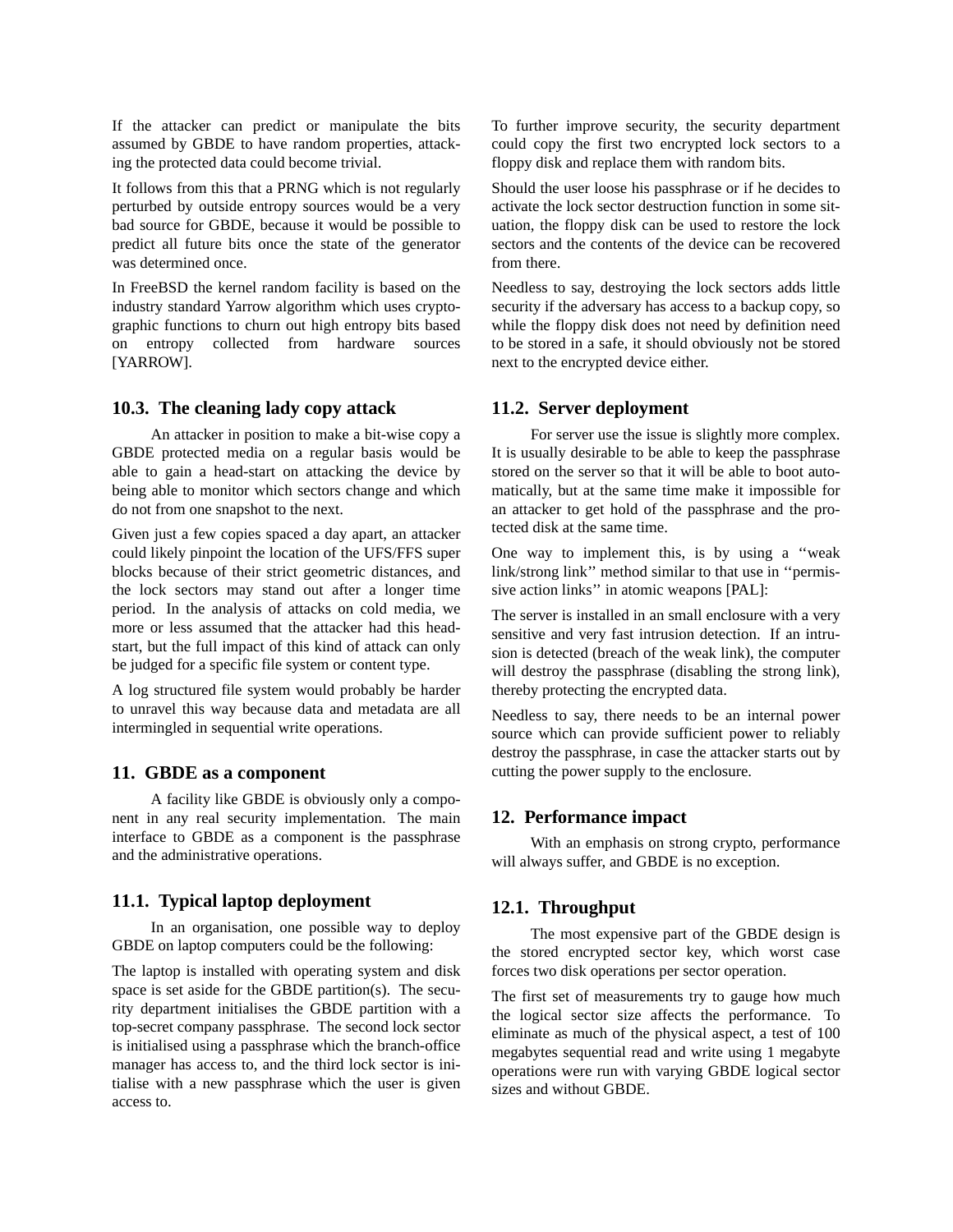The hardware used was an AMD Athlon 700MHz CPU using an IBM DTLA-307015 disk. For workstation or server use, this is somewhat behind the state of the art, but its performance is pretty close to that of a modern laptop computer.

| Operations  | seq. read |        | seq. write |        |
|-------------|-----------|--------|------------|--------|
| Mode        | $kB$ /s   | stddev | $kB$ /s    | stddev |
| unencrypted | 36141     | 28     | 27915      | 738    |
| 512 bytes   | 7326      | 12     | 3447       | 30     |
| 1024 bytes  | 8088      | 41     | 6023       | 50     |
| 2048 bytes  | 7880      | 32     | 5082       | 25     |
| 4096 bytes  | 8140      | 176    | 6061       | 51     |
| 8192 bytes  | 8849      | 37     | 6597       | 8      |

As can be see from the numbers, GBDE runs at approx 20-25% of the unencrypted speed if the logical sector size is one kilobyte or above.

Why using 2048 byte logical sectors is slower than both 1024 and 4096 is somewhat of a mystery. We speculate that it may be related to memory management arena fragmentation, or possibly a cache interaction with the UMA memory allocator.

#### **12.2. Latency**

Given that the encryption operations are very fast compared to the seek times of contemporary disk hardware, the expected behaviour with respect to I/O latency is that operations with a high degree of locality will take twice as long, and for operations where the disk mechanism incurs arm settling time, the increase in I/O latency will be lost in the noise.

An attempt was made to measure GBDE's impact on I/O latency using a modified version of the diskinfo -t tests.

The numbers collected confirmed that highly local operations roughly double their I/O latency, typically from 150µs to 300µs. But for less local operations the measurements were so noisy that statistically they prove nothing useful, one way or the other. A ''hairyeyeball'' judgement of the numbers found nothing which would disprove our hypothesis and found them generally compatible with it.

We believe that the noise was due to the complexity of the situation, where GBDE's sector cache, the disk drivers use of the disksort() function and the disk drives internal optimisations result in very significant changes in the order of things for even very minor changes to the driving program.

## **12.3. Other indications**

No attempt to quantify CPU usage more precisely than "will eat a lot of CPU cycles" have been attempted, the expectation is that this will improve when hardware assisted cryptographic functions become available.

The author's personal home directory has been GBDE encrypted for more than 6 months at this point in time, and he has neither found the performance annoyingly slow nor lost any files in this period.

#### **13. Future improvements**

The current implementation of GBDE does not take advantage of hardware assisted cryptographic processing. Once AES capable hardware accelerators become available the GBDE workflow engine should be changed to take advantage of them.

A number of additional administrative operations can be imagined, for instance a mode where a device is initialised and attached in one operation which does not write the lock sectors to the media thereby preventing later re-attachment. Such a mode would be useful for devices used for paging or temporary file systems. A command line option to save and restore lock sectors to a file would be convenient too.

Fast re-encryption operation: it is possible to write code to change the master key and salt which only decrypt and re-encrypt the sector-keys. This would be two to three orders of magnitude less work than reencrypting the entire volume.

# **14. Availability**

GBDE is distributed under the ''two-clause BSD license'' and will be maintained in the publicly available FreeBSD CVS repository, from where we encourage other operating systems to adopt it.

## **15. Conclusion**

GBDE was designed and implemented as a cryptographic facility which operates on the raw disk level with real-world compatible semantics.

The operational experience so far is good, and initial user feedback has been very positive.

The reviews have so far agreed that the cryptographic design is sound and very strong approching overkill for most ''normal'' applications.

It is impossible to set a guaranteed protection time on any cryptographic algorithm, but we belive that if AES/128 retains at least 80 bits of effective strength,